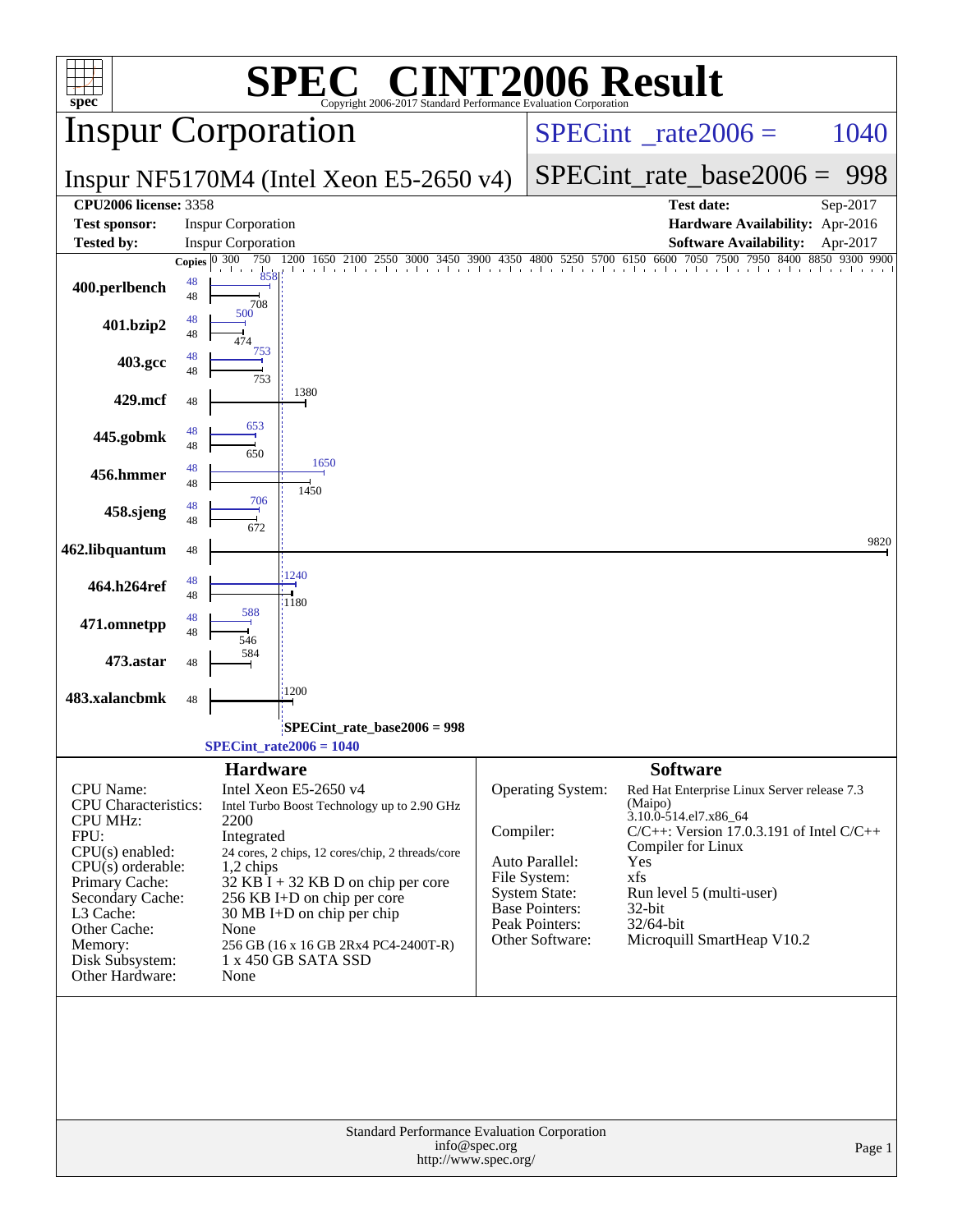

# Inspur Corporation

### SPECint rate $2006 = 1040$

Inspur NF5170M4 (Intel Xeon E5-2650 v4)

[SPECint\\_rate\\_base2006 =](http://www.spec.org/auto/cpu2006/Docs/result-fields.html#SPECintratebase2006) 998

#### **[CPU2006 license:](http://www.spec.org/auto/cpu2006/Docs/result-fields.html#CPU2006license)** 3358 **[Test date:](http://www.spec.org/auto/cpu2006/Docs/result-fields.html#Testdate)** Sep-2017

**[Test sponsor:](http://www.spec.org/auto/cpu2006/Docs/result-fields.html#Testsponsor)** Inspur Corporation **[Hardware Availability:](http://www.spec.org/auto/cpu2006/Docs/result-fields.html#HardwareAvailability)** Apr-2016 **[Tested by:](http://www.spec.org/auto/cpu2006/Docs/result-fields.html#Testedby)** Inspur Corporation **[Software Availability:](http://www.spec.org/auto/cpu2006/Docs/result-fields.html#SoftwareAvailability)** Apr-2017

#### **[Results Table](http://www.spec.org/auto/cpu2006/Docs/result-fields.html#ResultsTable)**

|                                                                                                          |               | <b>Base</b>    |            |                |            | <b>Peak</b>    |       |               |                |              |                |              |                |              |
|----------------------------------------------------------------------------------------------------------|---------------|----------------|------------|----------------|------------|----------------|-------|---------------|----------------|--------------|----------------|--------------|----------------|--------------|
| <b>Benchmark</b>                                                                                         | <b>Copies</b> | <b>Seconds</b> | Ratio      | <b>Seconds</b> | Ratio      | <b>Seconds</b> | Ratio | <b>Copies</b> | <b>Seconds</b> | <b>Ratio</b> | <b>Seconds</b> | <b>Ratio</b> | <b>Seconds</b> | <b>Ratio</b> |
| 400.perlbench                                                                                            | 48            | 660            | 710        | 663            | <b>708</b> | 663            | 707   | 48            | 547            | 858          | 547            | 858          | 547            | 857          |
| 401.bzip2                                                                                                | 48            | 980            | 473        | 978            | 474        | 977            | 474   | 48            | 927            | 500          | 927            | 500          | 925            | 501          |
| $403.\mathrm{gcc}$                                                                                       | 48            | 512            | 754        | 513            | 753        | 513            | 753   | 48            | 513            | 753          | 511            | 756          | 518            | 746          |
| $429$ .mcf                                                                                               | 48            | 316            | 1390       | 316            | 1380       | 318            | 1380  | 48            | 316            | 1390         | 316            | 1380         | 318            | 1380         |
| $445$ .gobmk                                                                                             | 48            | 774            | <b>650</b> | 775            | 650        | 772            | 652   | 48            | 770            | 654          | 771            | 653          | 772            | 652          |
| 456.hmmer                                                                                                | 48            | 309            | 1450       | 309            | 1450       | 309            | 1450  | 48            | 271            | 1650         | 271            | 1650         | 272            | 1650         |
| $458$ .sjeng                                                                                             | 48            | 864            | 672        | 864            | 672        | 864            | 672   | 48            | 823            | 706          | 823            | 706          | 822            | 706          |
| 462.libquantum                                                                                           | 48            | 101            | 9820       | 101            | 9810       | 101            | 9820  | 48            | 101            | 9820         | 101            | 9810         | <b>101</b>     | 9820         |
| 464.h264ref                                                                                              | 48            | 889            | 1200       | 911            | 1170       | 899            | 1180  | 48            | 859            | 1240         | 856            | 1240         | 859            | 1240         |
| 471.omnetpp                                                                                              | 48            | 550            | 545        | 549            | 546        | 549            | 547   | 48            | 510            | 588          | 510            | 589          | 510            | 588          |
| $473.$ astar                                                                                             | 48            | 577            | 584        | 576            | 585I       | 577            | 584   | 48            | 577            | 584          | 576            | 585          | 577            | 584          |
| 483.xalancbmk                                                                                            | 48            | 277            | 1190       | 277            | 1200       | 277            | 1200  | 48            | 277            | 1190         | 277            | 1200         | 277            | 1200         |
| Results appear in the order in which they were run. Bold underlined text indicates a median measurement. |               |                |            |                |            |                |       |               |                |              |                |              |                |              |

### **[Submit Notes](http://www.spec.org/auto/cpu2006/Docs/result-fields.html#SubmitNotes)**

 The numactl mechanism was used to bind copies to processors. The config file option 'submit' was used to generate numactl commands to bind each copy to a specific processor. For details, please see the config file.

### **[Operating System Notes](http://www.spec.org/auto/cpu2006/Docs/result-fields.html#OperatingSystemNotes)**

Stack size set to unlimited using "ulimit -s unlimited"

#### **[Platform Notes](http://www.spec.org/auto/cpu2006/Docs/result-fields.html#PlatformNotes)**

 BIOS and OS configuration: SCALING\_GOVERNOR set to Performance Hardware Prefetch set to Disable VT Support set to Disable C1E Support set to Disable Sysinfo program /home/CPU2006/config/sysinfo.rev6993 Revision 6993 of 2015-11-06 (b5e8d4b4eb51ed28d7f98696cbe290c1) running on localhost.localdomain Tue Sep 5 12:54:18 2017

 This section contains SUT (System Under Test) info as seen by some common utilities. To remove or add to this section, see: <http://www.spec.org/cpu2006/Docs/config.html#sysinfo>

 From /proc/cpuinfo model name : Intel(R) Xeon(R) CPU E5-2650 v4@ 2.20GHz 2 "physical id"s (chips) 48 "processors" Continued on next page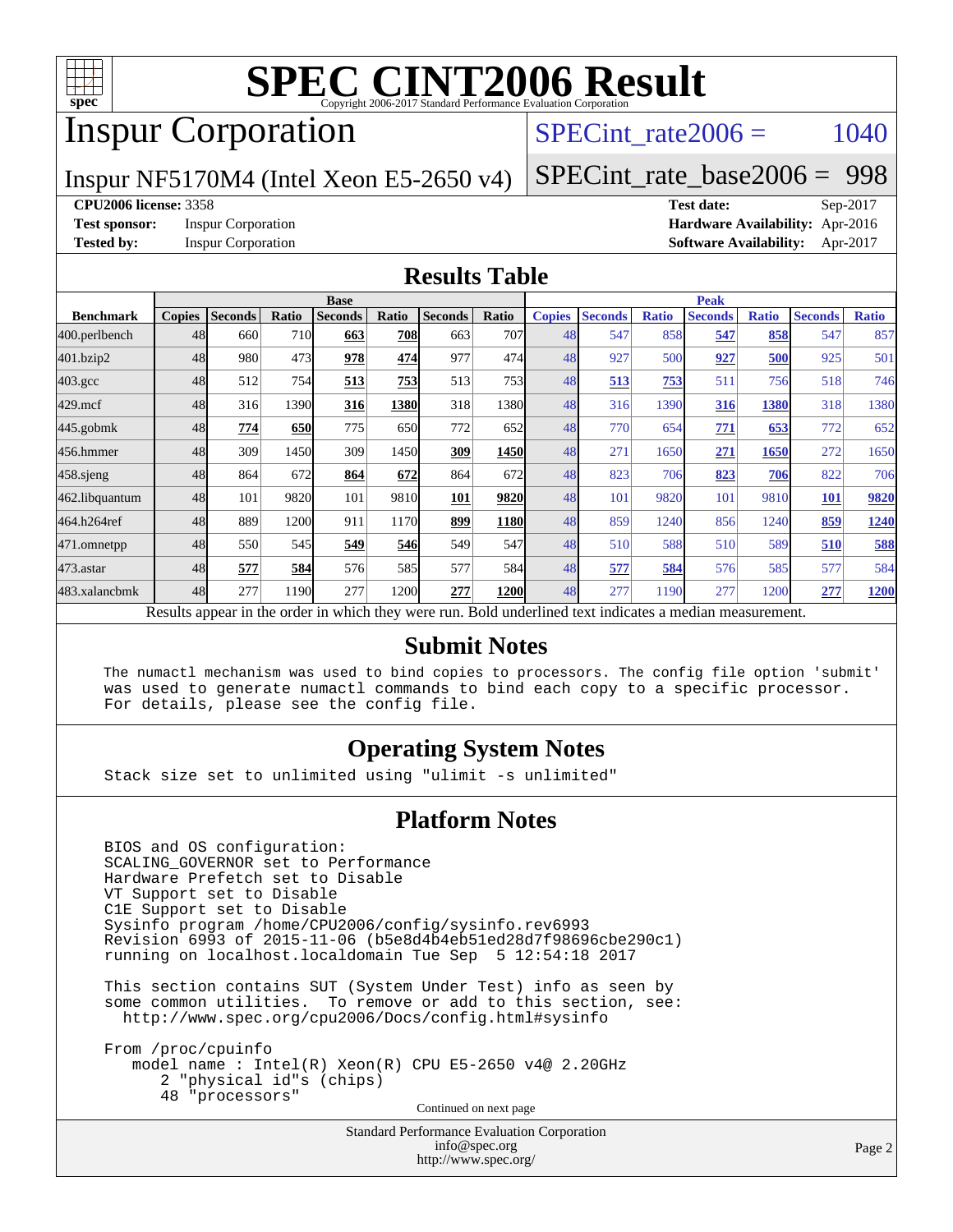

Inspur Corporation

SPECint rate $2006 = 1040$ 

Inspur NF5170M4 (Intel Xeon E5-2650 v4)

[SPECint\\_rate\\_base2006 =](http://www.spec.org/auto/cpu2006/Docs/result-fields.html#SPECintratebase2006) 998

**[Test sponsor:](http://www.spec.org/auto/cpu2006/Docs/result-fields.html#Testsponsor)** Inspur Corporation **[Hardware Availability:](http://www.spec.org/auto/cpu2006/Docs/result-fields.html#HardwareAvailability)** Apr-2016

**[CPU2006 license:](http://www.spec.org/auto/cpu2006/Docs/result-fields.html#CPU2006license)** 3358 **[Test date:](http://www.spec.org/auto/cpu2006/Docs/result-fields.html#Testdate)** Sep-2017 **[Tested by:](http://www.spec.org/auto/cpu2006/Docs/result-fields.html#Testedby)** Inspur Corporation **[Software Availability:](http://www.spec.org/auto/cpu2006/Docs/result-fields.html#SoftwareAvailability)** Apr-2017

#### **[Platform Notes \(Continued\)](http://www.spec.org/auto/cpu2006/Docs/result-fields.html#PlatformNotes)**

Standard Performance Evaluation Corporation [info@spec.org](mailto:info@spec.org) <http://www.spec.org/> Page 3 cores, siblings (Caution: counting these is hw and system dependent. The following excerpts from /proc/cpuinfo might not be reliable. Use with caution.) cpu cores : 12 siblings : 24 physical 0: cores 0 1 2 3 4 5 8 9 10 11 12 13 physical 1: cores 0 1 2 3 4 5 8 9 10 11 12 13 cache size : 15360 KB From /proc/meminfo<br>MemTotal: 263849644 kB HugePages\_Total: 0 Hugepagesize: 2048 kB From /etc/\*release\* /etc/\*version\* os-release: NAME="Red Hat Enterprise Linux Server" VERSION="7.3 (Maipo)" ID="rhel" ID\_LIKE="fedora" VERSION\_ID="7.3" PRETTY\_NAME="Red Hat Enterprise Linux Server 7.3 (Maipo)" ANSI\_COLOR="0;31" CPE\_NAME="cpe:/o:redhat:enterprise\_linux:7.3:GA:server" redhat-release: Red Hat Enterprise Linux Server release 7.3 (Maipo) system-release: Red Hat Enterprise Linux Server release 7.3 (Maipo) system-release-cpe: cpe:/o:redhat:enterprise\_linux:7.3:ga:server uname -a: Linux localhost.localdomain 3.10.0-514.el7.x86\_64 #1 SMP Wed Oct 19 11:24:13 EDT 2016 x86\_64 x86\_64 x86\_64 GNU/Linux run-level 5 Sep 5 12:53 SPEC is set to: /home/CPU2006 Filesystem Type Size Used Avail Use% Mounted on /dev/mapper/rhel-home xfs 392G 52G 340G 14% /home Additional information from dmidecode: Warning: Use caution when you interpret this section. The 'dmidecode' program reads system data which is "intended to allow hardware to be accurately determined", but the intent may not be met, as there are frequent changes to hardware, firmware, and the "DMTF SMBIOS" standard. BIOS American Megatrends Inc. 4.1.11 09/07/2016 Memory: 8x NO DIMM NO DIMM 16x Samsung M393A2K43BB1-CNC 16 GB 2 rank 2400 MHz (End of data from sysinfo program)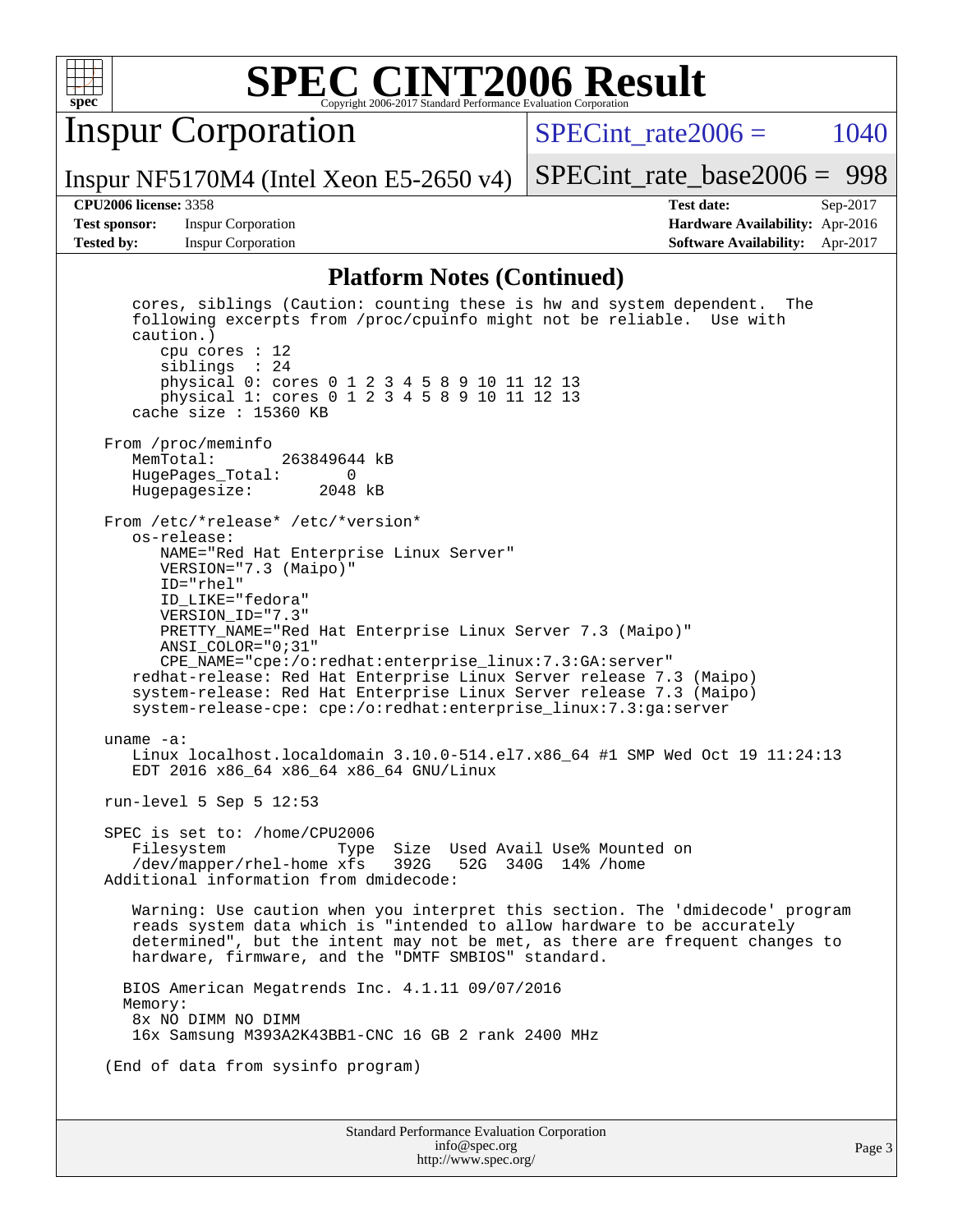

# Inspur Corporation

SPECint rate $2006 = 1040$ 

Inspur NF5170M4 (Intel Xeon E5-2650 v4)

[SPECint\\_rate\\_base2006 =](http://www.spec.org/auto/cpu2006/Docs/result-fields.html#SPECintratebase2006) 998

**[Test sponsor:](http://www.spec.org/auto/cpu2006/Docs/result-fields.html#Testsponsor)** Inspur Corporation **[Hardware Availability:](http://www.spec.org/auto/cpu2006/Docs/result-fields.html#HardwareAvailability)** Apr-2016

**[CPU2006 license:](http://www.spec.org/auto/cpu2006/Docs/result-fields.html#CPU2006license)** 3358 **[Test date:](http://www.spec.org/auto/cpu2006/Docs/result-fields.html#Testdate)** Sep-2017 **[Tested by:](http://www.spec.org/auto/cpu2006/Docs/result-fields.html#Testedby)** Inspur Corporation **[Software Availability:](http://www.spec.org/auto/cpu2006/Docs/result-fields.html#SoftwareAvailability)** Apr-2017

#### **[General Notes](http://www.spec.org/auto/cpu2006/Docs/result-fields.html#GeneralNotes)**

Environment variables set by runspec before the start of the run: LD\_LIBRARY\_PATH = "/home/CPU2006/lib/ia32:/home/CPU2006/lib/intel64:/home/CPU2006/sh10.2"

 Binaries compiled on a system with 1x Intel Core i7-4790 CPU + 32GB RAM memory using Redhat Enterprise Linux 7.2 Transparent Huge Pages enabled by default Filesystem page cache cleared with: shell invocation of 'sync; echo 3 > /proc/sys/vm/drop\_caches' prior to run runspec command invoked through numactl i.e.: numactl --interleave=all runspec <etc>

## **[Base Compiler Invocation](http://www.spec.org/auto/cpu2006/Docs/result-fields.html#BaseCompilerInvocation)**

[C benchmarks](http://www.spec.org/auto/cpu2006/Docs/result-fields.html#Cbenchmarks):

[icc -m32 -L/opt/intel/compilers\\_and\\_libraries\\_2017/linux/lib/ia32](http://www.spec.org/cpu2006/results/res2017q4/cpu2006-20170919-50146.flags.html#user_CCbase_intel_icc_c29f3ff5a7ed067b11e4ec10a03f03ae)

[C++ benchmarks:](http://www.spec.org/auto/cpu2006/Docs/result-fields.html#CXXbenchmarks)

[icpc -m32 -L/opt/intel/compilers\\_and\\_libraries\\_2017/linux/lib/ia32](http://www.spec.org/cpu2006/results/res2017q4/cpu2006-20170919-50146.flags.html#user_CXXbase_intel_icpc_8c35c7808b62dab9ae41a1aa06361b6b)

### **[Base Portability Flags](http://www.spec.org/auto/cpu2006/Docs/result-fields.html#BasePortabilityFlags)**

 400.perlbench: [-D\\_FILE\\_OFFSET\\_BITS=64](http://www.spec.org/cpu2006/results/res2017q4/cpu2006-20170919-50146.flags.html#user_basePORTABILITY400_perlbench_file_offset_bits_64_438cf9856305ebd76870a2c6dc2689ab) [-DSPEC\\_CPU\\_LINUX\\_IA32](http://www.spec.org/cpu2006/results/res2017q4/cpu2006-20170919-50146.flags.html#b400.perlbench_baseCPORTABILITY_DSPEC_CPU_LINUX_IA32) 401.bzip2: [-D\\_FILE\\_OFFSET\\_BITS=64](http://www.spec.org/cpu2006/results/res2017q4/cpu2006-20170919-50146.flags.html#user_basePORTABILITY401_bzip2_file_offset_bits_64_438cf9856305ebd76870a2c6dc2689ab) 403.gcc: [-D\\_FILE\\_OFFSET\\_BITS=64](http://www.spec.org/cpu2006/results/res2017q4/cpu2006-20170919-50146.flags.html#user_basePORTABILITY403_gcc_file_offset_bits_64_438cf9856305ebd76870a2c6dc2689ab) 429.mcf: [-D\\_FILE\\_OFFSET\\_BITS=64](http://www.spec.org/cpu2006/results/res2017q4/cpu2006-20170919-50146.flags.html#user_basePORTABILITY429_mcf_file_offset_bits_64_438cf9856305ebd76870a2c6dc2689ab) 445.gobmk: [-D\\_FILE\\_OFFSET\\_BITS=64](http://www.spec.org/cpu2006/results/res2017q4/cpu2006-20170919-50146.flags.html#user_basePORTABILITY445_gobmk_file_offset_bits_64_438cf9856305ebd76870a2c6dc2689ab) 456.hmmer: [-D\\_FILE\\_OFFSET\\_BITS=64](http://www.spec.org/cpu2006/results/res2017q4/cpu2006-20170919-50146.flags.html#user_basePORTABILITY456_hmmer_file_offset_bits_64_438cf9856305ebd76870a2c6dc2689ab) 458.sjeng: [-D\\_FILE\\_OFFSET\\_BITS=64](http://www.spec.org/cpu2006/results/res2017q4/cpu2006-20170919-50146.flags.html#user_basePORTABILITY458_sjeng_file_offset_bits_64_438cf9856305ebd76870a2c6dc2689ab) 462.libquantum: [-D\\_FILE\\_OFFSET\\_BITS=64](http://www.spec.org/cpu2006/results/res2017q4/cpu2006-20170919-50146.flags.html#user_basePORTABILITY462_libquantum_file_offset_bits_64_438cf9856305ebd76870a2c6dc2689ab) [-DSPEC\\_CPU\\_LINUX](http://www.spec.org/cpu2006/results/res2017q4/cpu2006-20170919-50146.flags.html#b462.libquantum_baseCPORTABILITY_DSPEC_CPU_LINUX) 464.h264ref: [-D\\_FILE\\_OFFSET\\_BITS=64](http://www.spec.org/cpu2006/results/res2017q4/cpu2006-20170919-50146.flags.html#user_basePORTABILITY464_h264ref_file_offset_bits_64_438cf9856305ebd76870a2c6dc2689ab) 471.omnetpp: [-D\\_FILE\\_OFFSET\\_BITS=64](http://www.spec.org/cpu2006/results/res2017q4/cpu2006-20170919-50146.flags.html#user_basePORTABILITY471_omnetpp_file_offset_bits_64_438cf9856305ebd76870a2c6dc2689ab) 473.astar: [-D\\_FILE\\_OFFSET\\_BITS=64](http://www.spec.org/cpu2006/results/res2017q4/cpu2006-20170919-50146.flags.html#user_basePORTABILITY473_astar_file_offset_bits_64_438cf9856305ebd76870a2c6dc2689ab) 483.xalancbmk: [-D\\_FILE\\_OFFSET\\_BITS=64](http://www.spec.org/cpu2006/results/res2017q4/cpu2006-20170919-50146.flags.html#user_basePORTABILITY483_xalancbmk_file_offset_bits_64_438cf9856305ebd76870a2c6dc2689ab) [-DSPEC\\_CPU\\_LINUX](http://www.spec.org/cpu2006/results/res2017q4/cpu2006-20170919-50146.flags.html#b483.xalancbmk_baseCXXPORTABILITY_DSPEC_CPU_LINUX)

## **[Base Optimization Flags](http://www.spec.org/auto/cpu2006/Docs/result-fields.html#BaseOptimizationFlags)**

[C benchmarks](http://www.spec.org/auto/cpu2006/Docs/result-fields.html#Cbenchmarks):

[-xCORE-AVX2](http://www.spec.org/cpu2006/results/res2017q4/cpu2006-20170919-50146.flags.html#user_CCbase_f-xCORE-AVX2) [-ipo](http://www.spec.org/cpu2006/results/res2017q4/cpu2006-20170919-50146.flags.html#user_CCbase_f-ipo) [-O3](http://www.spec.org/cpu2006/results/res2017q4/cpu2006-20170919-50146.flags.html#user_CCbase_f-O3) [-no-prec-div](http://www.spec.org/cpu2006/results/res2017q4/cpu2006-20170919-50146.flags.html#user_CCbase_f-no-prec-div) [-qopt-prefetch](http://www.spec.org/cpu2006/results/res2017q4/cpu2006-20170919-50146.flags.html#user_CCbase_f-qopt-prefetch) [-qopt-mem-layout-trans=3](http://www.spec.org/cpu2006/results/res2017q4/cpu2006-20170919-50146.flags.html#user_CCbase_f-qopt-mem-layout-trans_170f5be61cd2cedc9b54468c59262d5d)

[C++ benchmarks:](http://www.spec.org/auto/cpu2006/Docs/result-fields.html#CXXbenchmarks)

[-xCORE-AVX2](http://www.spec.org/cpu2006/results/res2017q4/cpu2006-20170919-50146.flags.html#user_CXXbase_f-xCORE-AVX2) [-ipo](http://www.spec.org/cpu2006/results/res2017q4/cpu2006-20170919-50146.flags.html#user_CXXbase_f-ipo) [-O3](http://www.spec.org/cpu2006/results/res2017q4/cpu2006-20170919-50146.flags.html#user_CXXbase_f-O3) [-no-prec-div](http://www.spec.org/cpu2006/results/res2017q4/cpu2006-20170919-50146.flags.html#user_CXXbase_f-no-prec-div) [-qopt-prefetch](http://www.spec.org/cpu2006/results/res2017q4/cpu2006-20170919-50146.flags.html#user_CXXbase_f-qopt-prefetch) [-qopt-mem-layout-trans=3](http://www.spec.org/cpu2006/results/res2017q4/cpu2006-20170919-50146.flags.html#user_CXXbase_f-qopt-mem-layout-trans_170f5be61cd2cedc9b54468c59262d5d) [-Wl,-z,muldefs](http://www.spec.org/cpu2006/results/res2017q4/cpu2006-20170919-50146.flags.html#user_CXXbase_link_force_multiple1_74079c344b956b9658436fd1b6dd3a8a) [-L/sh10.2 -lsmartheap](http://www.spec.org/cpu2006/results/res2017q4/cpu2006-20170919-50146.flags.html#user_CXXbase_SmartHeap_b831f2d313e2fffa6dfe3f00ffc1f1c0)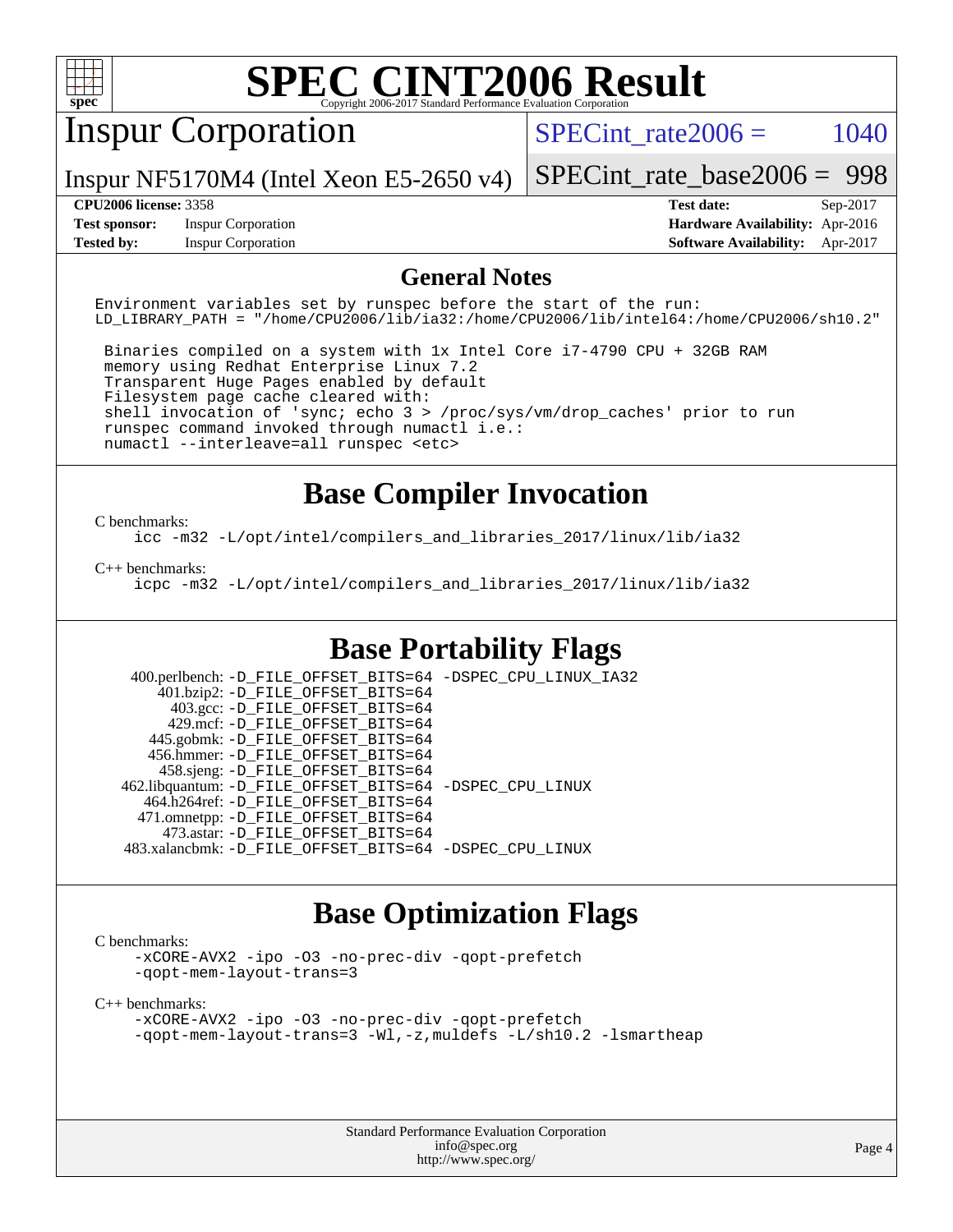| <b>SPEC CINT2006 Result</b><br>Copyright 2006-2017 Standard Performance Evaluation Corporation<br>spec                                                                                                                                                                                                                                                                                                                                                                                            |                                                                                                               |
|---------------------------------------------------------------------------------------------------------------------------------------------------------------------------------------------------------------------------------------------------------------------------------------------------------------------------------------------------------------------------------------------------------------------------------------------------------------------------------------------------|---------------------------------------------------------------------------------------------------------------|
| <b>Inspur Corporation</b>                                                                                                                                                                                                                                                                                                                                                                                                                                                                         | 1040<br>$SPECint rate 2006 =$                                                                                 |
| Inspur NF5170M4 (Intel Xeon E5-2650 v4)                                                                                                                                                                                                                                                                                                                                                                                                                                                           | 998<br>$SPECint_rate_base2006 =$                                                                              |
| <b>CPU2006 license: 3358</b><br><b>Test sponsor:</b><br><b>Inspur Corporation</b><br><b>Tested by:</b><br><b>Inspur Corporation</b>                                                                                                                                                                                                                                                                                                                                                               | <b>Test date:</b><br>Sep-2017<br>Hardware Availability: Apr-2016<br><b>Software Availability:</b><br>Apr-2017 |
| <b>Base Other Flags</b>                                                                                                                                                                                                                                                                                                                                                                                                                                                                           |                                                                                                               |
| C benchmarks:                                                                                                                                                                                                                                                                                                                                                                                                                                                                                     |                                                                                                               |
| 403.gcc: -Dalloca=_alloca                                                                                                                                                                                                                                                                                                                                                                                                                                                                         |                                                                                                               |
| <b>Peak Compiler Invocation</b><br>C benchmarks (except as noted below):<br>icc -m32 -L/opt/intel/compilers_and_libraries_2017/linux/lib/ia32                                                                                                                                                                                                                                                                                                                                                     |                                                                                                               |
| 400.perlbench: icc -m64                                                                                                                                                                                                                                                                                                                                                                                                                                                                           |                                                                                                               |
| $401.bzip2:$ icc $-m64$                                                                                                                                                                                                                                                                                                                                                                                                                                                                           |                                                                                                               |
| 456.hmmer: icc -m64                                                                                                                                                                                                                                                                                                                                                                                                                                                                               |                                                                                                               |
| 458.sjeng: icc -m64                                                                                                                                                                                                                                                                                                                                                                                                                                                                               |                                                                                                               |
| $C++$ benchmarks:<br>icpc -m32 -L/opt/intel/compilers_and_libraries_2017/linux/lib/ia32                                                                                                                                                                                                                                                                                                                                                                                                           |                                                                                                               |
| <b>Peak Portability Flags</b>                                                                                                                                                                                                                                                                                                                                                                                                                                                                     |                                                                                                               |
| 400.perlbench: -DSPEC_CPU_LP64 -DSPEC_CPU_LINUX_X64<br>401.bzip2: -DSPEC_CPU_LP64<br>403.gcc: -D_FILE_OFFSET_BITS=64<br>429.mcf: -D_FILE_OFFSET_BITS=64<br>445.gobmk: -D_FILE_OFFSET_BITS=64<br>456.hmmer: -DSPEC_CPU_LP64<br>458.sjeng: -DSPEC_CPU_LP64<br>462.libquantum: -D_FILE_OFFSET_BITS=64 -DSPEC_CPU_LINUX<br>464.h264ref: -D FILE OFFSET BITS=64<br>471.omnetpp: - D_FILE_OFFSET_BITS=64<br>473.astar: -D_FILE_OFFSET_BITS=64<br>483.xalancbmk: -D_FILE_OFFSET_BITS=64 -DSPEC_CPU_LINUX |                                                                                                               |
| <b>Peak Optimization Flags</b><br>C benchmarks:                                                                                                                                                                                                                                                                                                                                                                                                                                                   |                                                                                                               |
| 400.perlbench: $-prof-gen(pass 1)$ $-prof-use(pass 2)$ $-xCORE-AVX2(pass 2)$<br>$-par-num-threads=1(pass 1) -ipo(pass 2) -03(pass 2)$<br>$-no-prec-div(pass 2) -auto-ilp32 -qopt-mem-layout-trans=3$                                                                                                                                                                                                                                                                                              |                                                                                                               |
| Continued on next page                                                                                                                                                                                                                                                                                                                                                                                                                                                                            |                                                                                                               |

Standard Performance Evaluation Corporation [info@spec.org](mailto:info@spec.org) <http://www.spec.org/>

Page 5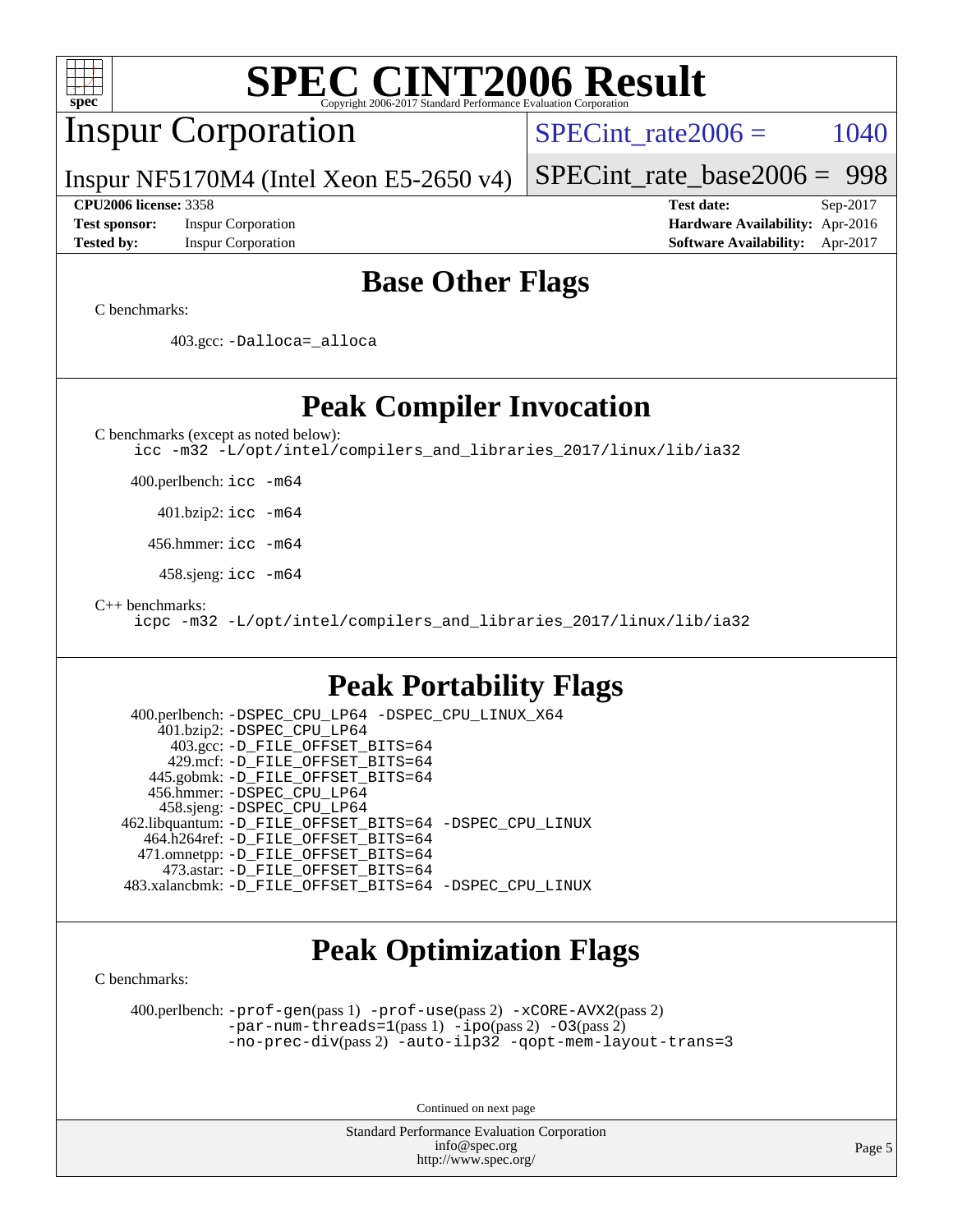

Inspur Corporation

SPECint rate $2006 = 1040$ 

Inspur NF5170M4 (Intel Xeon E5-2650 v4)

[SPECint\\_rate\\_base2006 =](http://www.spec.org/auto/cpu2006/Docs/result-fields.html#SPECintratebase2006) 998

**[CPU2006 license:](http://www.spec.org/auto/cpu2006/Docs/result-fields.html#CPU2006license)** 3358 **[Test date:](http://www.spec.org/auto/cpu2006/Docs/result-fields.html#Testdate)** Sep-2017 **[Test sponsor:](http://www.spec.org/auto/cpu2006/Docs/result-fields.html#Testsponsor)** Inspur Corporation **[Hardware Availability:](http://www.spec.org/auto/cpu2006/Docs/result-fields.html#HardwareAvailability)** Apr-2016 **[Tested by:](http://www.spec.org/auto/cpu2006/Docs/result-fields.html#Testedby)** Inspur Corporation **[Software Availability:](http://www.spec.org/auto/cpu2006/Docs/result-fields.html#SoftwareAvailability)** Apr-2017

# **[Peak Optimization Flags \(Continued\)](http://www.spec.org/auto/cpu2006/Docs/result-fields.html#PeakOptimizationFlags)**

 401.bzip2: [-prof-gen](http://www.spec.org/cpu2006/results/res2017q4/cpu2006-20170919-50146.flags.html#user_peakPASS1_CFLAGSPASS1_LDCFLAGS401_bzip2_prof_gen_e43856698f6ca7b7e442dfd80e94a8fc)(pass 1) [-prof-use](http://www.spec.org/cpu2006/results/res2017q4/cpu2006-20170919-50146.flags.html#user_peakPASS2_CFLAGSPASS2_LDCFLAGS401_bzip2_prof_use_bccf7792157ff70d64e32fe3e1250b55)(pass 2) [-xCORE-AVX2](http://www.spec.org/cpu2006/results/res2017q4/cpu2006-20170919-50146.flags.html#user_peakPASS2_CFLAGSPASS2_LDCFLAGS401_bzip2_f-xCORE-AVX2)(pass 2)  $-par-num-threads=1(pass 1) -ipo(pass 2) -O3(pass 2)$  $-par-num-threads=1(pass 1) -ipo(pass 2) -O3(pass 2)$  $-par-num-threads=1(pass 1) -ipo(pass 2) -O3(pass 2)$  $-par-num-threads=1(pass 1) -ipo(pass 2) -O3(pass 2)$  $-par-num-threads=1(pass 1) -ipo(pass 2) -O3(pass 2)$  $-par-num-threads=1(pass 1) -ipo(pass 2) -O3(pass 2)$ [-no-prec-div](http://www.spec.org/cpu2006/results/res2017q4/cpu2006-20170919-50146.flags.html#user_peakPASS2_CFLAGSPASS2_LDCFLAGS401_bzip2_f-no-prec-div)(pass 2) [-qopt-prefetch](http://www.spec.org/cpu2006/results/res2017q4/cpu2006-20170919-50146.flags.html#user_peakCOPTIMIZE401_bzip2_f-qopt-prefetch) [-auto-ilp32](http://www.spec.org/cpu2006/results/res2017q4/cpu2006-20170919-50146.flags.html#user_peakCOPTIMIZE401_bzip2_f-auto-ilp32) [-qopt-mem-layout-trans=3](http://www.spec.org/cpu2006/results/res2017q4/cpu2006-20170919-50146.flags.html#user_peakCOPTIMIZE401_bzip2_f-qopt-mem-layout-trans_170f5be61cd2cedc9b54468c59262d5d) 403.gcc: [-xCORE-AVX2](http://www.spec.org/cpu2006/results/res2017q4/cpu2006-20170919-50146.flags.html#user_peakOPTIMIZE403_gcc_f-xCORE-AVX2) [-ipo](http://www.spec.org/cpu2006/results/res2017q4/cpu2006-20170919-50146.flags.html#user_peakOPTIMIZE403_gcc_f-ipo) [-O3](http://www.spec.org/cpu2006/results/res2017q4/cpu2006-20170919-50146.flags.html#user_peakOPTIMIZE403_gcc_f-O3) [-no-prec-div](http://www.spec.org/cpu2006/results/res2017q4/cpu2006-20170919-50146.flags.html#user_peakOPTIMIZE403_gcc_f-no-prec-div) [-qopt-mem-layout-trans=3](http://www.spec.org/cpu2006/results/res2017q4/cpu2006-20170919-50146.flags.html#user_peakCOPTIMIZE403_gcc_f-qopt-mem-layout-trans_170f5be61cd2cedc9b54468c59262d5d)  $429$ .mcf: basepeak = yes 445.gobmk: [-prof-gen](http://www.spec.org/cpu2006/results/res2017q4/cpu2006-20170919-50146.flags.html#user_peakPASS1_CFLAGSPASS1_LDCFLAGS445_gobmk_prof_gen_e43856698f6ca7b7e442dfd80e94a8fc)(pass 1) [-prof-use](http://www.spec.org/cpu2006/results/res2017q4/cpu2006-20170919-50146.flags.html#user_peakPASS2_CFLAGSPASS2_LDCFLAGSPASS2_LDFLAGS445_gobmk_prof_use_bccf7792157ff70d64e32fe3e1250b55)(pass 2) [-xCORE-AVX2](http://www.spec.org/cpu2006/results/res2017q4/cpu2006-20170919-50146.flags.html#user_peakPASS2_CFLAGSPASS2_LDCFLAGSPASS2_LDFLAGS445_gobmk_f-xCORE-AVX2)(pass 2) [-par-num-threads=1](http://www.spec.org/cpu2006/results/res2017q4/cpu2006-20170919-50146.flags.html#user_peakPASS1_CFLAGSPASS1_LDCFLAGS445_gobmk_par_num_threads_786a6ff141b4e9e90432e998842df6c2)(pass 1) [-ipo](http://www.spec.org/cpu2006/results/res2017q4/cpu2006-20170919-50146.flags.html#user_peakPASS2_LDCFLAGS445_gobmk_f-ipo)(pass 2) [-O3](http://www.spec.org/cpu2006/results/res2017q4/cpu2006-20170919-50146.flags.html#user_peakPASS2_LDCFLAGS445_gobmk_f-O3)(pass 2) [-no-prec-div](http://www.spec.org/cpu2006/results/res2017q4/cpu2006-20170919-50146.flags.html#user_peakPASS2_LDCFLAGS445_gobmk_f-no-prec-div)(pass 2) [-qopt-mem-layout-trans=3](http://www.spec.org/cpu2006/results/res2017q4/cpu2006-20170919-50146.flags.html#user_peakCOPTIMIZE445_gobmk_f-qopt-mem-layout-trans_170f5be61cd2cedc9b54468c59262d5d) 456.hmmer: [-xCORE-AVX2](http://www.spec.org/cpu2006/results/res2017q4/cpu2006-20170919-50146.flags.html#user_peakOPTIMIZE456_hmmer_f-xCORE-AVX2) [-ipo](http://www.spec.org/cpu2006/results/res2017q4/cpu2006-20170919-50146.flags.html#user_peakOPTIMIZE456_hmmer_f-ipo) [-O3](http://www.spec.org/cpu2006/results/res2017q4/cpu2006-20170919-50146.flags.html#user_peakOPTIMIZE456_hmmer_f-O3) [-no-prec-div](http://www.spec.org/cpu2006/results/res2017q4/cpu2006-20170919-50146.flags.html#user_peakOPTIMIZE456_hmmer_f-no-prec-div) [-unroll2](http://www.spec.org/cpu2006/results/res2017q4/cpu2006-20170919-50146.flags.html#user_peakCOPTIMIZE456_hmmer_f-unroll_784dae83bebfb236979b41d2422d7ec2) [-auto-ilp32](http://www.spec.org/cpu2006/results/res2017q4/cpu2006-20170919-50146.flags.html#user_peakCOPTIMIZE456_hmmer_f-auto-ilp32) [-qopt-mem-layout-trans=3](http://www.spec.org/cpu2006/results/res2017q4/cpu2006-20170919-50146.flags.html#user_peakCOPTIMIZE456_hmmer_f-qopt-mem-layout-trans_170f5be61cd2cedc9b54468c59262d5d) 458.sjeng: [-prof-gen](http://www.spec.org/cpu2006/results/res2017q4/cpu2006-20170919-50146.flags.html#user_peakPASS1_CFLAGSPASS1_LDCFLAGS458_sjeng_prof_gen_e43856698f6ca7b7e442dfd80e94a8fc)(pass 1) [-prof-use](http://www.spec.org/cpu2006/results/res2017q4/cpu2006-20170919-50146.flags.html#user_peakPASS2_CFLAGSPASS2_LDCFLAGS458_sjeng_prof_use_bccf7792157ff70d64e32fe3e1250b55)(pass 2) [-xCORE-AVX2](http://www.spec.org/cpu2006/results/res2017q4/cpu2006-20170919-50146.flags.html#user_peakPASS2_CFLAGSPASS2_LDCFLAGS458_sjeng_f-xCORE-AVX2)(pass 2)  $-par-num-threads=1(pass 1) -ipo(pass 2) -O3(pass 2)$  $-par-num-threads=1(pass 1) -ipo(pass 2) -O3(pass 2)$  $-par-num-threads=1(pass 1) -ipo(pass 2) -O3(pass 2)$  $-par-num-threads=1(pass 1) -ipo(pass 2) -O3(pass 2)$  $-par-num-threads=1(pass 1) -ipo(pass 2) -O3(pass 2)$  $-par-num-threads=1(pass 1) -ipo(pass 2) -O3(pass 2)$ [-no-prec-div](http://www.spec.org/cpu2006/results/res2017q4/cpu2006-20170919-50146.flags.html#user_peakPASS2_CFLAGSPASS2_LDCFLAGS458_sjeng_f-no-prec-div)(pass 2) [-unroll4](http://www.spec.org/cpu2006/results/res2017q4/cpu2006-20170919-50146.flags.html#user_peakCOPTIMIZE458_sjeng_f-unroll_4e5e4ed65b7fd20bdcd365bec371b81f) [-auto-ilp32](http://www.spec.org/cpu2006/results/res2017q4/cpu2006-20170919-50146.flags.html#user_peakCOPTIMIZE458_sjeng_f-auto-ilp32) [-qopt-mem-layout-trans=3](http://www.spec.org/cpu2006/results/res2017q4/cpu2006-20170919-50146.flags.html#user_peakCOPTIMIZE458_sjeng_f-qopt-mem-layout-trans_170f5be61cd2cedc9b54468c59262d5d)  $462$ .libquantum: basepeak = yes 464.h264ref: [-prof-gen](http://www.spec.org/cpu2006/results/res2017q4/cpu2006-20170919-50146.flags.html#user_peakPASS1_CFLAGSPASS1_LDCFLAGS464_h264ref_prof_gen_e43856698f6ca7b7e442dfd80e94a8fc)(pass 1) [-prof-use](http://www.spec.org/cpu2006/results/res2017q4/cpu2006-20170919-50146.flags.html#user_peakPASS2_CFLAGSPASS2_LDCFLAGS464_h264ref_prof_use_bccf7792157ff70d64e32fe3e1250b55)(pass 2) [-xCORE-AVX2](http://www.spec.org/cpu2006/results/res2017q4/cpu2006-20170919-50146.flags.html#user_peakPASS2_CFLAGSPASS2_LDCFLAGS464_h264ref_f-xCORE-AVX2)(pass 2)  $-par-num-threads=1(pass 1) -ipo(pass 2) -O3(pass 2)$  $-par-num-threads=1(pass 1) -ipo(pass 2) -O3(pass 2)$  $-par-num-threads=1(pass 1) -ipo(pass 2) -O3(pass 2)$  $-par-num-threads=1(pass 1) -ipo(pass 2) -O3(pass 2)$  $-par-num-threads=1(pass 1) -ipo(pass 2) -O3(pass 2)$  $-par-num-threads=1(pass 1) -ipo(pass 2) -O3(pass 2)$ [-no-prec-div](http://www.spec.org/cpu2006/results/res2017q4/cpu2006-20170919-50146.flags.html#user_peakPASS2_CFLAGSPASS2_LDCFLAGS464_h264ref_f-no-prec-div)(pass 2) [-unroll2](http://www.spec.org/cpu2006/results/res2017q4/cpu2006-20170919-50146.flags.html#user_peakCOPTIMIZE464_h264ref_f-unroll_784dae83bebfb236979b41d2422d7ec2) [-qopt-mem-layout-trans=3](http://www.spec.org/cpu2006/results/res2017q4/cpu2006-20170919-50146.flags.html#user_peakCOPTIMIZE464_h264ref_f-qopt-mem-layout-trans_170f5be61cd2cedc9b54468c59262d5d) [C++ benchmarks:](http://www.spec.org/auto/cpu2006/Docs/result-fields.html#CXXbenchmarks) 471.omnetpp: [-prof-gen](http://www.spec.org/cpu2006/results/res2017q4/cpu2006-20170919-50146.flags.html#user_peakPASS1_CXXFLAGSPASS1_LDCXXFLAGS471_omnetpp_prof_gen_e43856698f6ca7b7e442dfd80e94a8fc)(pass 1) [-prof-use](http://www.spec.org/cpu2006/results/res2017q4/cpu2006-20170919-50146.flags.html#user_peakPASS2_CXXFLAGSPASS2_LDCXXFLAGS471_omnetpp_prof_use_bccf7792157ff70d64e32fe3e1250b55)(pass 2) [-xCORE-AVX2](http://www.spec.org/cpu2006/results/res2017q4/cpu2006-20170919-50146.flags.html#user_peakPASS2_CXXFLAGSPASS2_LDCXXFLAGS471_omnetpp_f-xCORE-AVX2)(pass 2) [-par-num-threads=1](http://www.spec.org/cpu2006/results/res2017q4/cpu2006-20170919-50146.flags.html#user_peakPASS1_CXXFLAGSPASS1_LDCXXFLAGS471_omnetpp_par_num_threads_786a6ff141b4e9e90432e998842df6c2)(pass 1) [-ipo](http://www.spec.org/cpu2006/results/res2017q4/cpu2006-20170919-50146.flags.html#user_peakPASS2_CXXFLAGSPASS2_LDCXXFLAGS471_omnetpp_f-ipo)(pass 2) [-O3](http://www.spec.org/cpu2006/results/res2017q4/cpu2006-20170919-50146.flags.html#user_peakPASS2_CXXFLAGSPASS2_LDCXXFLAGS471_omnetpp_f-O3)(pass 2) [-no-prec-div](http://www.spec.org/cpu2006/results/res2017q4/cpu2006-20170919-50146.flags.html#user_peakPASS2_CXXFLAGSPASS2_LDCXXFLAGS471_omnetpp_f-no-prec-div)(pass 2) [-qopt-ra-region-strategy=block](http://www.spec.org/cpu2006/results/res2017q4/cpu2006-20170919-50146.flags.html#user_peakCXXOPTIMIZE471_omnetpp_f-qopt-ra-region-strategy_430aa8f7c220cbde92ae827fa8d9be32)  [-qopt-mem-layout-trans=3](http://www.spec.org/cpu2006/results/res2017q4/cpu2006-20170919-50146.flags.html#user_peakCXXOPTIMIZE471_omnetpp_f-qopt-mem-layout-trans_170f5be61cd2cedc9b54468c59262d5d) [-Wl,-z,muldefs](http://www.spec.org/cpu2006/results/res2017q4/cpu2006-20170919-50146.flags.html#user_peakEXTRA_LDFLAGS471_omnetpp_link_force_multiple1_74079c344b956b9658436fd1b6dd3a8a) [-L/sh10.2 -lsmartheap](http://www.spec.org/cpu2006/results/res2017q4/cpu2006-20170919-50146.flags.html#user_peakEXTRA_LIBS471_omnetpp_SmartHeap_b831f2d313e2fffa6dfe3f00ffc1f1c0) 473.astar: basepeak = yes  $483.xalanchmk: basepeak = yes$ 

## **[Peak Other Flags](http://www.spec.org/auto/cpu2006/Docs/result-fields.html#PeakOtherFlags)**

[C benchmarks](http://www.spec.org/auto/cpu2006/Docs/result-fields.html#Cbenchmarks):

403.gcc: [-Dalloca=\\_alloca](http://www.spec.org/cpu2006/results/res2017q4/cpu2006-20170919-50146.flags.html#b403.gcc_peakEXTRA_CFLAGS_Dalloca_be3056838c12de2578596ca5467af7f3)